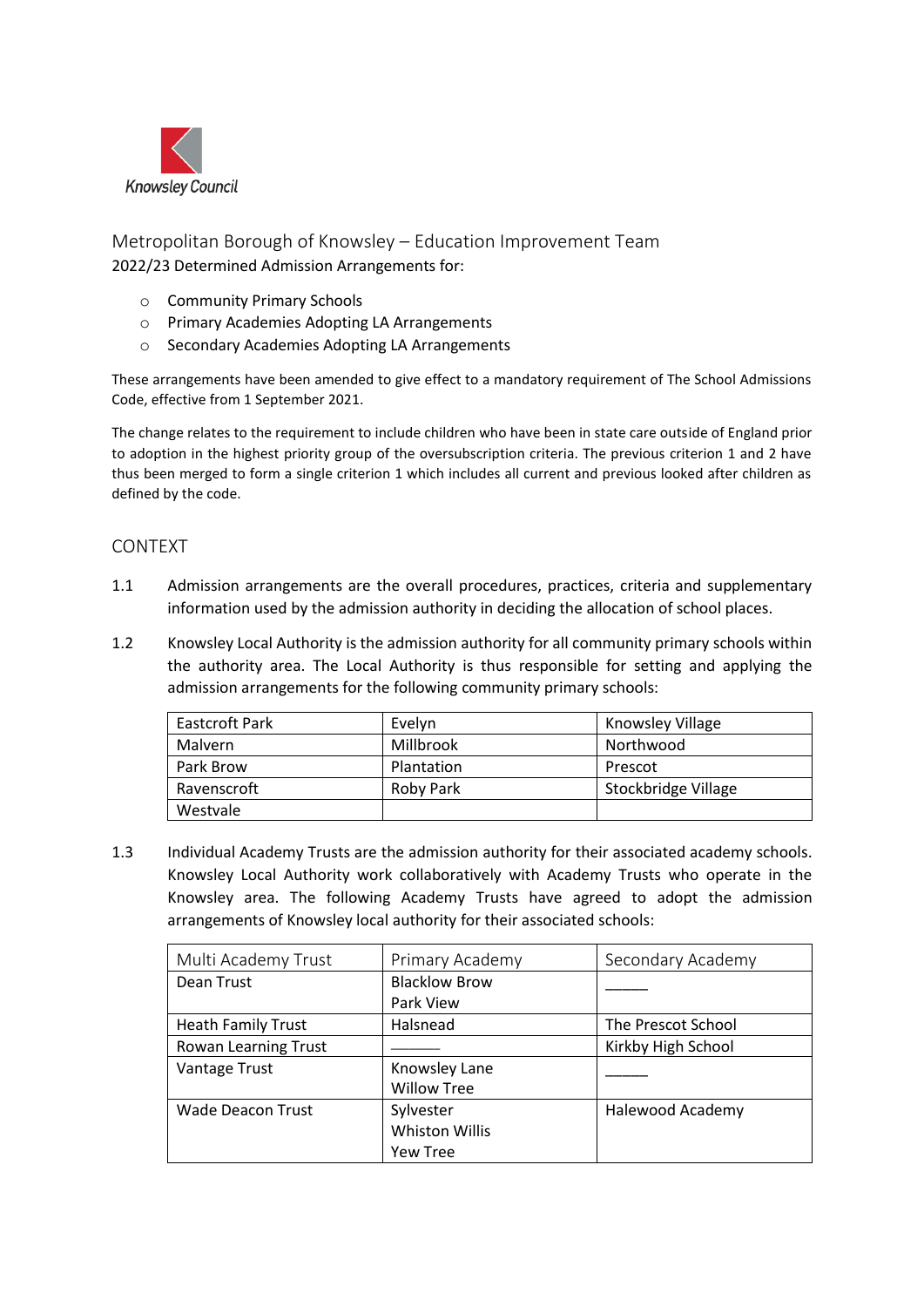1.4 The admission arrangements detailed in this document are subject to any requirements of the co-ordinated primary and secondary admission schemes and any statutory revision of the national School Admissions Code.

## 2 ADMISSION TO RECEPTION CLASS 2022/23

2.1 The Secretary of State for Education and Skills has defined compulsory school age under the provisions of the Education Act 1996 as follows:

| Child's 5 <sup>th</sup> birthday | Term of admission            |
|----------------------------------|------------------------------|
| 1 April - 31 August              | following Autumn (September) |
| 1 September - 31 December        | following Spring (January)   |
| 1 January – 31 March             | following Summer (April)     |

- 2.2 In Knowsley, children are admitted to reception classes at the beginning of the school year in which they have their  $5<sup>th</sup>$  birthday. This means children who have their  $5<sup>th</sup>$  birthday on or between 1 September 2022 and 31 August 2023 can take up a full-time reception class place from the beginning of the Autumn term in September 2022.
- 2.3 If a child is not of compulsory school age, parents/carers can request for their child to start school later in the year (delayed admission) or on to attend on a part-time basis. Parents/carers should discuss either option with the Headteacher of the school allocated, as such arrangements are determined at school level and should be in the educational interest of the child. In instances where this is agreed, any place allocated through the normal admissions process is reserved and is not available for another child. Dependent on when the child reaches compulsory school age, admission can be delayed for one or two terms. However, any place offered during the annual allocation process will not be kept until the following school year. If the place is not taken up by the beginning of the summer term of the school year for which it was allocated, it is withdrawn. The parent/carer would have to apply again the following year and this would normally be for a Year 1 place. Part-time attendance is possible but not beyond the point at which the child reaches compulsory school age.
- 2.4 Parents/carers of summer born children (those born between 1 April and 31 August) can choose not to send their child to full-time education until the September following their fifth birthday. This would typically mean the child would join year 1 having not attended for the reception year and a place would be dependent on availability within the year group *(parents/carers would apply for a year 1 place under in-year admission procedures).*
- 2.5 Full year deferment for summer born children can also be requested (i.e. for the child to be admitted out of their normal age group and join a reception class a year later than they typically would). – If this request is agreed, the child would start reception class one year later with a younger cohort of children. Parents/carers are asked to submit information/evidence to support their request which will then be considered on an individual school basis. The views of the Headteacher of the school/s requested must be considered and will be a strong factor in determining whether or not full year deferment is agreed. Requests for full year deferment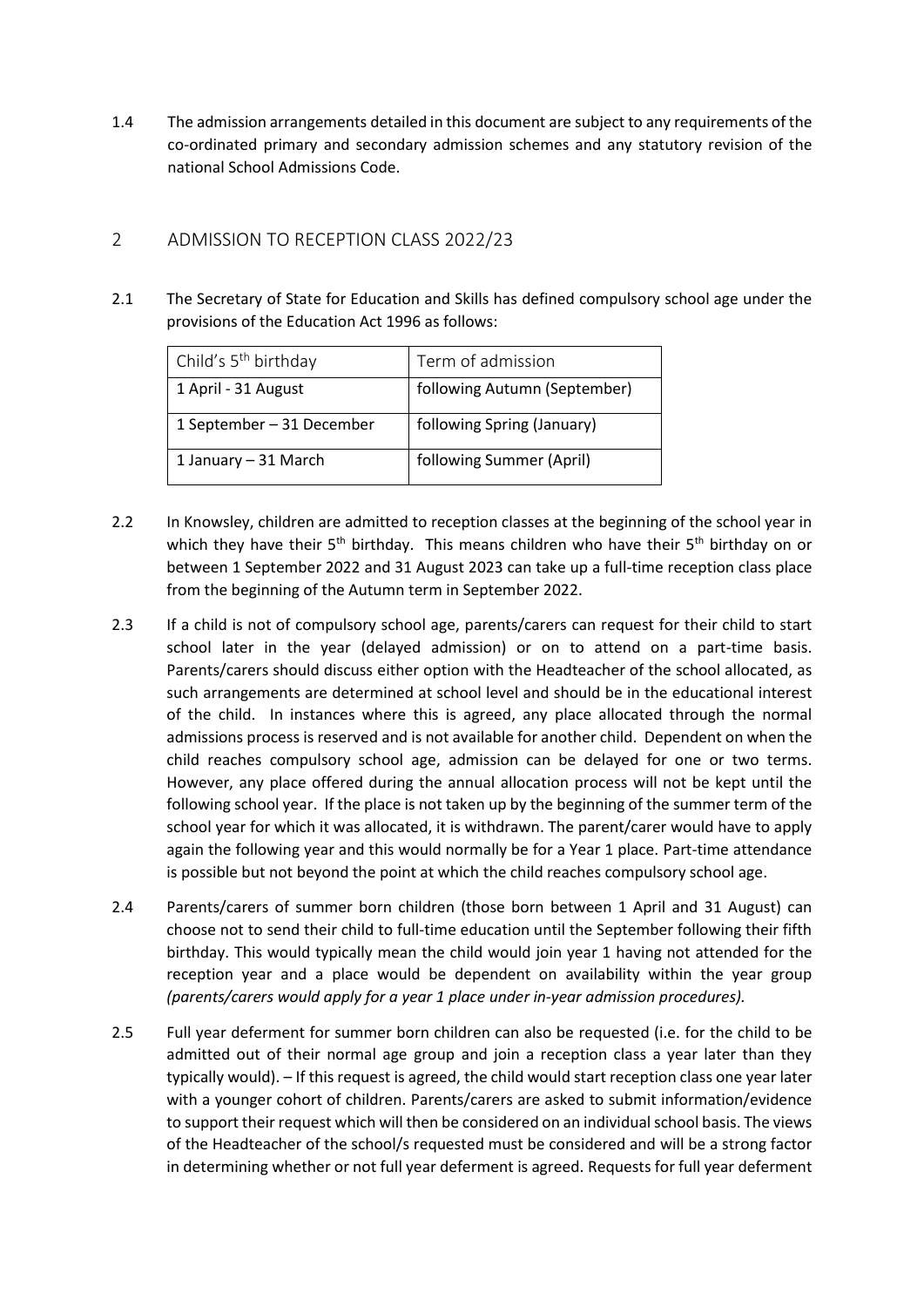to reception class should be received by 15 January 2022 to allow adequate time for the request to be considered and responded to.

- 2.6 If deferment is refused, a reason/s for the decision will be provided, but there is no right of appeal against this decision to an independent review panel. Where full year deferment is agreed, the application is still subject to consideration under admission arrangements for the relevant year - the process is a right to defer and does not guarantee a place in the school of preference or give any additional priority for a place. If a place is not subsequently allocated at the preferred school following the application of the oversubscription policy, the parent/carer retains a right of appeal to an independent panel.
- 2.7 Children who attend the nursery class of a community primary school or participating primary academy **do not** have any additional priority for a place in the reception class of the school/academy. Applications must be made in the normal way and the admission arrangements will be applied as stated.

### 3 ADMISSION TO YEAR 7 2022/23

- 3.1 Children normally transfer from year 6 of primary education into year 7 of secondary education in the September following their eleventh birthday. This means children who have their  $11<sup>th</sup>$  birthday on or between 1 September 2021 and 31 August 2022 will move to secondary school at the beginning of the Autumn term in September 2022.
- 3.2 Parents/carers may wish to seek a place for their child outside of the normal age group if they believe it is appropriate*.* Parents/carers who wish to make such a request are asked to submit information/evidence to support their request which will then be considered by the Admission Authority. The views of the Headteacher of the school/s requested must be considered and will be a strong factor in determining whether or not admission outside of the normal year group is agreed. Requests for admission to year 7 of secondary education should be received by 31 October 2021 to allow adequate time for the request to be considered and responded to.
- 3.3 If the request for admission outside of the normal age range is refused, a reason/s for the decision will be provided, but there is no right of appeal against this decision to an independent review panel. Where admission outside of the normal age range is agreed, the application is still subject to consideration under admission arrangements for the relevant year - the process is a right to request and does not guarantee a place in the school of preference or give any additional priority for a place. If a place is not subsequently allocated at the preferred school following the application of the oversubscription policy, the parent/carer retains a right of appeal to an independent panel.

# 4 CO-ORDINATED ADMISSION ARRANGEMENTS & TIMETABLES

4.1 The annual allocation of reception class places and year 7 places is a national inter-authority equal preference coordinated process. Knowsley Local Authority determines a scheme which details the coordinated arrangements and timetables which all schools/academies in the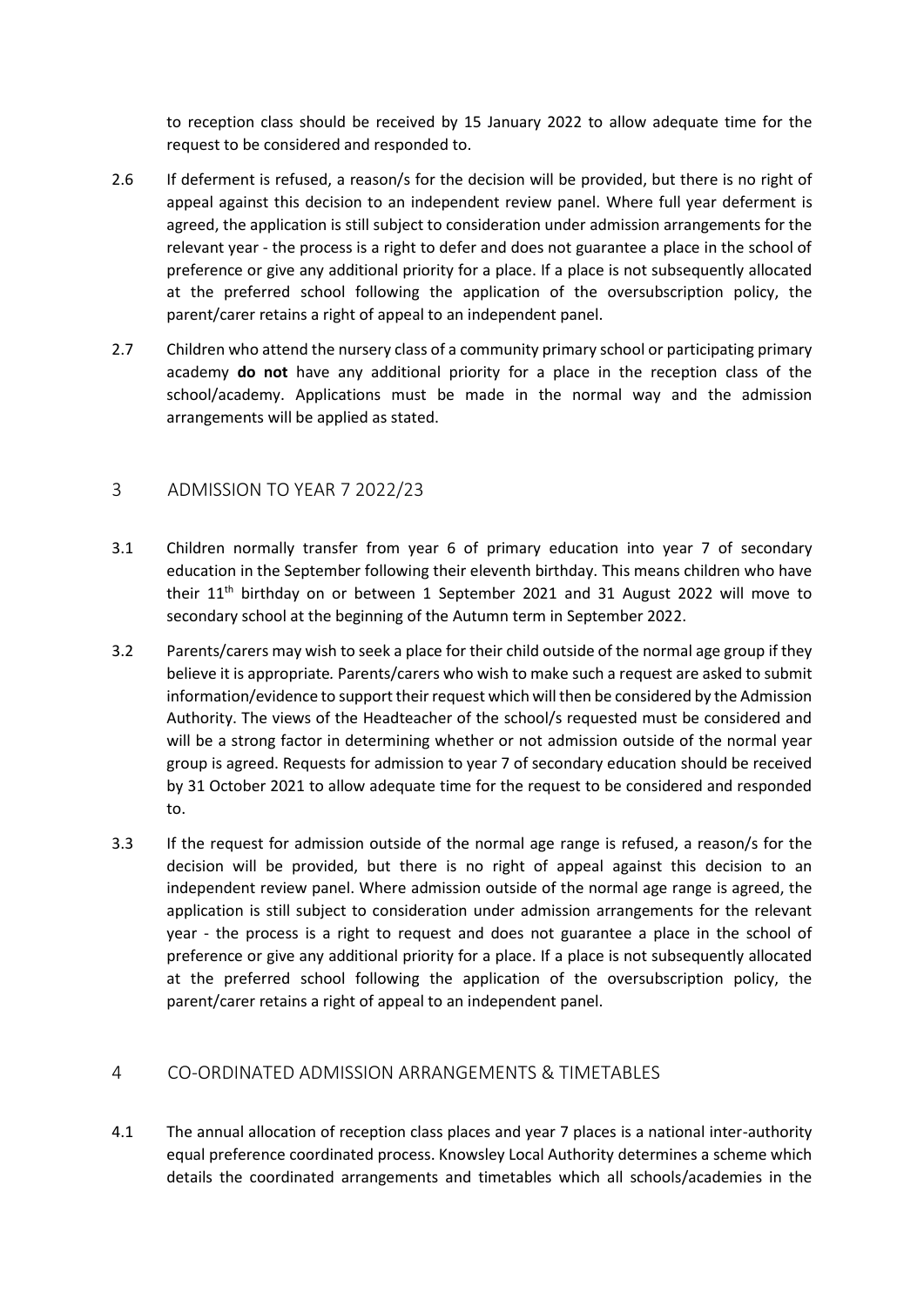Knowsley Local Authority area adopt. The coordinated schemes for 2022/23 are available as separate documents.

4.2 The primary coordinated admission scheme includes a national closing date for applications of 15 January. The national offer date is 16 April. The secondary coordinated admissions scheme includes a national closing date for applications of 31 October. The national offer date is 1 March. Where national offer date falls on a weekend or bank holiday, it is typically adjusted to be the next working day after the typical date.

## 5 IN-YEAR ADMISSIONS

- 5.1 In-year admissions are the result of applications made for school places outside of the typical points of entry. In the primary sector this is applications for years 1 to 6 or for reception class places after annual coordination has ended. In the secondary sector this is applications for years 8 to 11 or for year 7 places after annual coordination has ended.
- 5.2 In-year admission arrangements are agreed at local level and apply to applications for Knowsley schools only. In-year applications for Knowsley primary schools are administered at school level. In-year applications for Knowsley secondary schools are coordinated by the local authority. Details of the process for in-year applications to Knowsley primary and secondary schools, including the operation of the Knowsley Fair Access Protocol are published separately.
- 5.3 In the event of oversubscription occurring in the consideration of in-year applications for any year group in a community primary school or a primary or secondary academy adopting the LA arrangements, the oversubscription criteria detailed in this document will be used to determine the allocation of vacant places and the order of the waiting list for the year group if one is maintained. Applicants should note that criterion 3 (*partnership primary schools*) of the oversubscription criteria for secondary academies does not apply in the consideration of in-year applications.

## 6 ADMISSION LIMITS AND CLASS SIZES

- 6.1 Every school/academy has a Published Admission Number (PAN). The PAN is the number of places available for the relevant year of admission. The Admission Authority will allocate all places available within the PAN and will not restrict admission. The Admission Authority will not offer places in excess of the PAN once it has been reached, unless it is permissible to do so within national school admissions legislation.
- 6.2 The Local Authority is responsible for setting the admission number for entry to reception class in Knowsley community primary schools for the 2022/23 school year. The admission numbers proposed by the Local Authority for each school can be found at appendix A of these admission arrangements.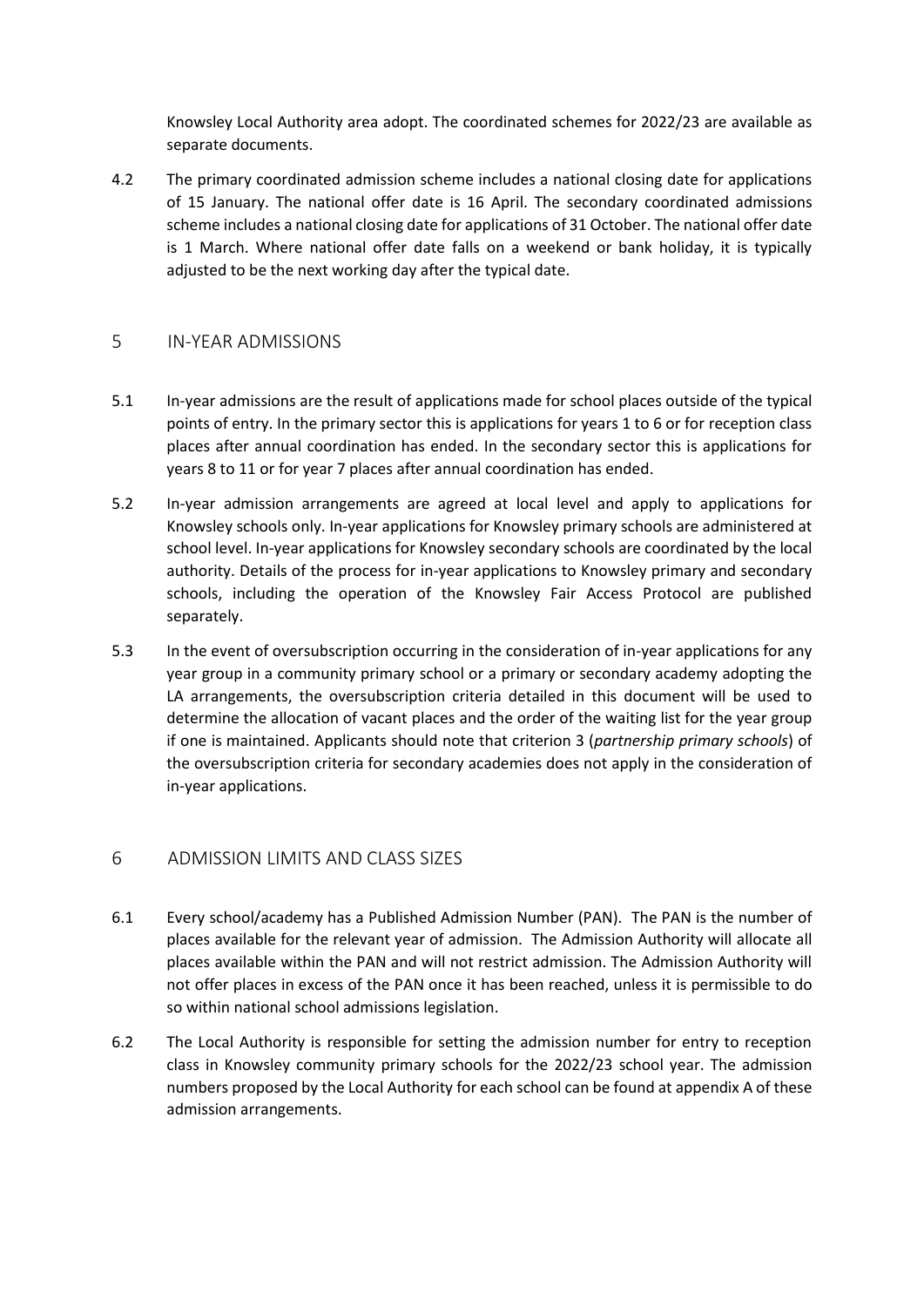- 6.3 Each Academy Trust is responsible for setting the admission number for their associated schools. The proposed admission numbers for primary and secondary academies who adopt the local authority admission arrangements can also be found at appendix A.
- 6.4 The School Standards and Framework Act 1998 requires that infant classes (reception and key stage 1) contain no more than 30 pupils where there is one qualified teacher. Schools are required to organise infant classes in such a way to ensure that they are compliant with this requirement. Additional children may only be admitted to infant classes in limited exceptional circumstances as described in national school admissions legislation.

# 7 SPECIAL EDUCATIONAL NEEDS AND DISABILITY

- 7.1 Where a pupil has an Education Health and Care Plan that names an individual school as the appropriate provision, the child must be admitted. Where such pupils are known about at the time of the annual allocation procedures for admission to reception classes and year 7, they will be placed within the PAN, with priority over all others. For placements outside the normal admissions round, a place will normally be provided above PAN as an excepted pupil.
- 7.2 Applicants who have a disability will be considered no less favourably than others in the allocation of places. Schools may make reasonable adjustments to ensure that pupils are not at a substantial disadvantage.

# 8 OVER-SUBSCRIPTION CRITERIA

- 8.1 In administering applications for school places, the Local Authority will apply any requirements of national school admissions legislation and any agreed local processes including the equal preference inter-authority co-ordinated admission schemes for primary and secondary schools.
- 8.2 Where the number of applications is greater than the number of places available, the admission authority must apply its published determined admission policy to all applications to decide which applicants have priority for the places available.

# COMMUNITY PRIMARY SCHOOLS AND PRIMARY ACADEMIES ADOPTING LOCAL AUTHORITY ADMISSION ARRANGEMENTS

Where more applications are received than places available, the following oversubscription criteria will be used to determine the allocation of places.

**1. Looked after children and children who were previously looked after but immediately became subject to adoption, a child arrangements order, or a special guardianship order. This includes children who have been in state care outside of England and ceased to be in state care as a result of being adopted.** (See note a)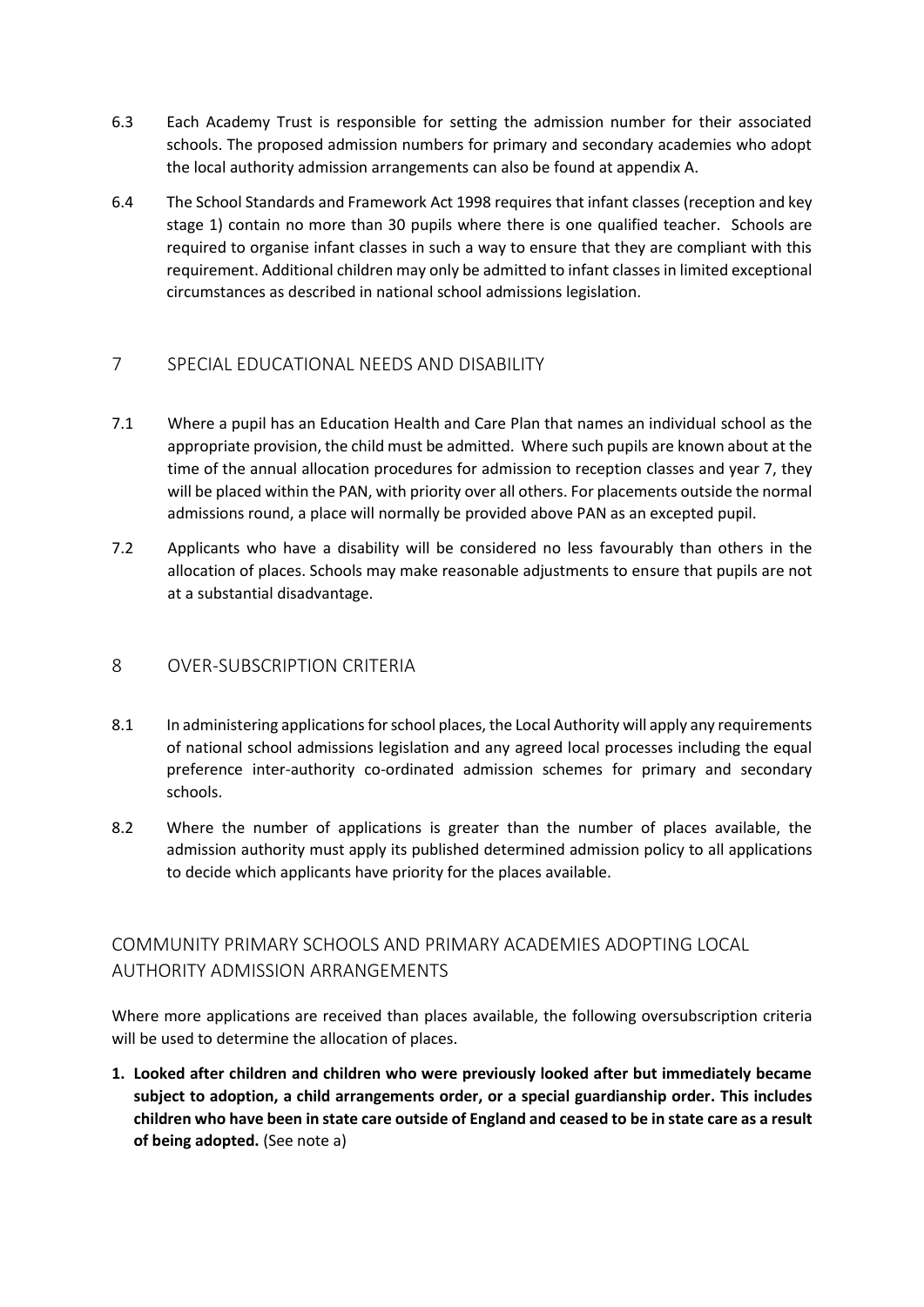- **2. Children with a sibling already attending the preferred school and who will still be attending at the time of admission.** (See note b)
- **3. Distance from the child's home to school measured in a straight line. Those living nearest the school have priority.** (See note c)

#### Notes

a. A looked after child is a child who is in the care of a local authority in England, or is being provided with accommodation by a local authority in England in the exercise of their social services functions (see definition in section 22(1) of the Children Act 1989). Adoption as under the Adoption and Children's Act 2002 (section 46). Child arrangement orders as defined in the Children and Families Act 2014 (section 12). Special Guardianship Order as defined in the Children Act 1989 (section 14A). Parents/carers who wish to have their child considered as a looked after or previously looked after child need to provide documentary evidence of this status to the Local Authority at the point of application.

A child is regarded as having been in state care in a place outside of England if they were accommodated by a public authority, a religious organisation or any other provider of care whose sole purpose is to benefit society*.*  Parents/carers who wish to have their child considered as being in state care outside of England prior to adoption need to provide documentary evidence of this status to the Local Authority at the point of application.

b. The sibling must be on the school roll at the time of application/allocation and expected to still be on roll at the time of admission. "Sibling" includes half and step brothers and sisters as well as fostered and adopted children and those who are considered as being part of the same individual family unit on the basis of a care or residency arrangement. In all cases, the "sibling" must be considered as being resident at the same address on a full-time basis (the Authority reserves the right to request evidence to confirm residency). This criterion does not include siblings attending the nursery class in the school.

c. An application can only be considered from one single address. This is the address where the child normally lives. It may be necessary for the Local Authority to carry out checks to confirm addresses are genuine and applicants may be requested to produce documentary evidence of their child's home address, such as Council tax or utility bills or other personally addressed formal correspondence / identification documents.

The address of another relative, friend, childminder or a non-residential business address will not be accepted.

The home to school measurement is a straight-line measurement ("as the crow flies") using a Geographical Information System (GIS) based on Local Land and Property Gazetteer (LLPG) data and the National Grid coordinates for the application address and the school.

#### Tie-break

If there are more applicants than places available within criterion 1 or 2, criterion 3 will be used as a "tie-break". In rare cases where the geographic tie-break does not assist because more than one applicant lives at the same distance e.g. in a block of flats or the same distance in a different radial direction from school, random selection will be used to determine the allocation of places.

In the case of a tie-break situation occurring between applications made for siblings who are twins or of multiple births, or siblings within the same family unit as described above, an additional place may be allocated provided there are no significant health and safety risks. In an infant class where to offer an additional place/s would mean exceeding the infant class size limit, this would be agreed as a permitted exception.

Please Note: If false information has been stated on the application form, this may lead to the withdrawal of a school place. Parents/carers are reminded that they have a duty to inform the Local Authority Admissions Team of any change in circumstance during the allocation process that may affect their application, for example, a change of address or if a sibling leaves the associated school.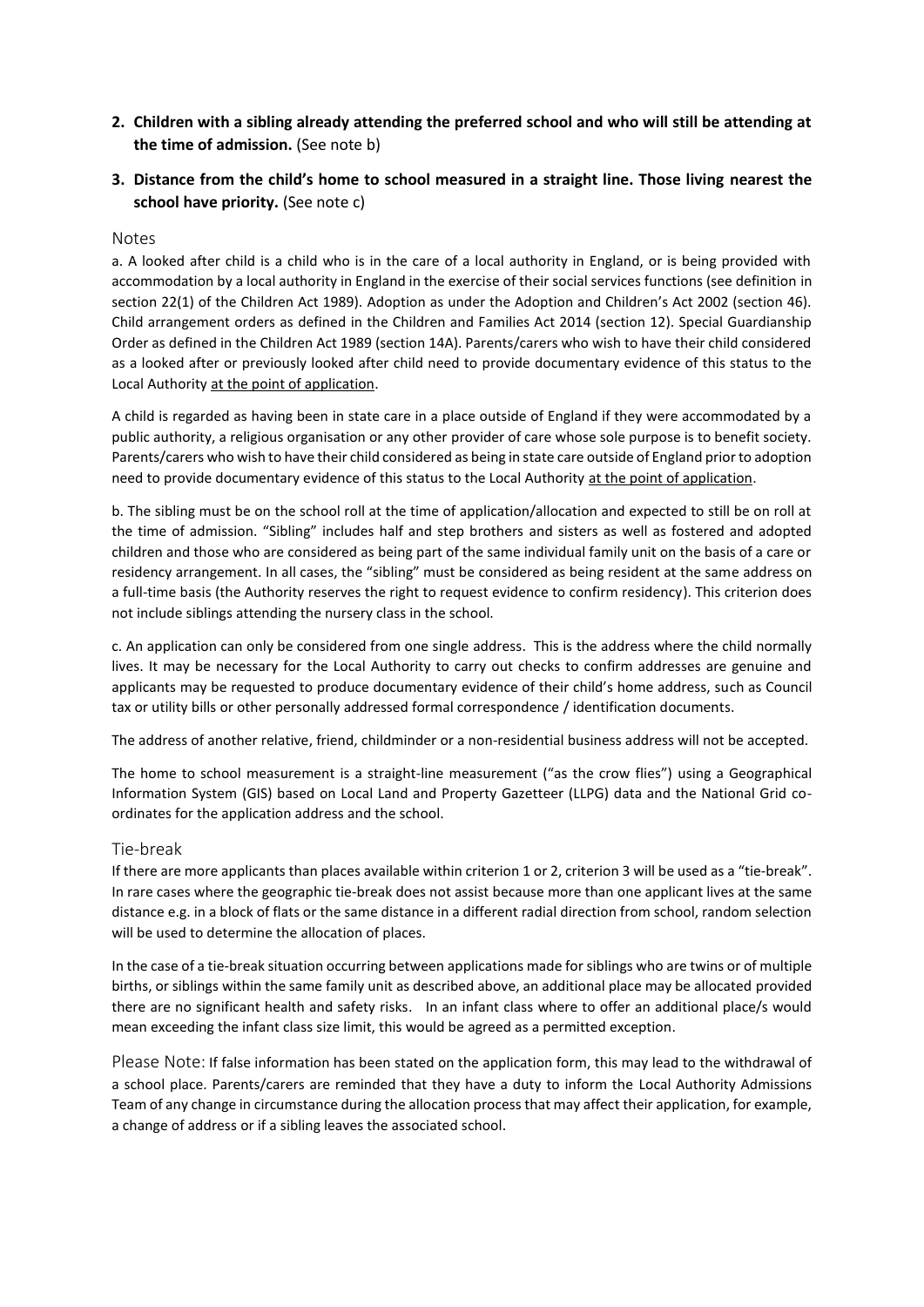# SECONDARY ACADEMIES ADOPTING THE LOCAL AUTHORITY ADMISSION ARRANGEMENTS

Where more applications are received than places available, the following oversubscription criteria will be used to determine the allocation of places:

- **1. Looked after children and children who were previously looked after but immediately became subject to adoption, a child arrangements order, or a special guardianship order. This includes children who have been in state care outside of England and ceased to be in state care as a result of being adopted.** (See note a)
- **2. Children with a sibling already attending the preferred school and who will still be attending at the time of admission.** (See note b)
- **3. Children attending a named area partnership primary school.** (see note c)
- **4. Distance from the child's home to school measured in a straight line. Those living nearest the**  school have priority. (See note d)

### Notes

a. A looked after child is a child who is in the care of a local authority in England, or is being provided with accommodation by a local authority in England in the exercise of their social services functions (see definition in section 22(1) of the Children Act 1989). Adoption as under the Adoption and Children's Act 2002 (section 46). Child arrangement orders as defined in the Children and Families Act 2014 (section 12). Special Guardianship Order as defined in the Children Act 1989 (section 14A). Parents/carers who wish to have their child considered as a looked after or previously looked after child need to provide documentary evidence of this status to the Local Authority at the point of application.

A child is regarded as having been in state care in a place outside of England if they were accommodated by a public authority, a religious organisation or any other provider of care whose sole purpose is to benefit society*.*  Parents/carers who wish to have their child considered as being in state care outside of England prior to adoption need to provide documentary evidence of this status to the Local Authority at the point of application.

b. The sibling must be on the school roll at the time of application/allocation and expected to still be on roll at the time of admission. "Sibling" includes half and step brothers and sisters as well as fostered and adopted children and those who are considered as being part of the same individual family unit on the basis of a care or residency arrangement. In all cases, the "sibling" must be considered as being resident at the same address on a full-time basis (the Authority reserves the right to request evidence to confirm residency).

c. The partnership schools are detailed in the table. This criterion is only used during the annual allocation of year 7 places and will only be considered for applications received as part of the annual co-ordinated application process from the date at which the application process opens to 31 August in the year of admission. This criterion is not relevant to in-year transfer applications.

d. An application can only be considered from one single address. This is the address where the child normally lives. It may be necessary for the Local Authority to carry out checks to confirm addresses are genuine and applicants may be requested to produce documentary evidence of their child's home address, such as Council tax or utility bills or other personally addressed formal correspondence / identification documents.

The address of another relative, friend, childminder or a non-residential business address will not be accepted.

The home to school measurement is a straight-line measurement ("as the crow flies") using a Geographical Information System (GIS) based on Local Land and Property Gazetteer (LLPG) data and the National Grid coordinates for the application address and the school.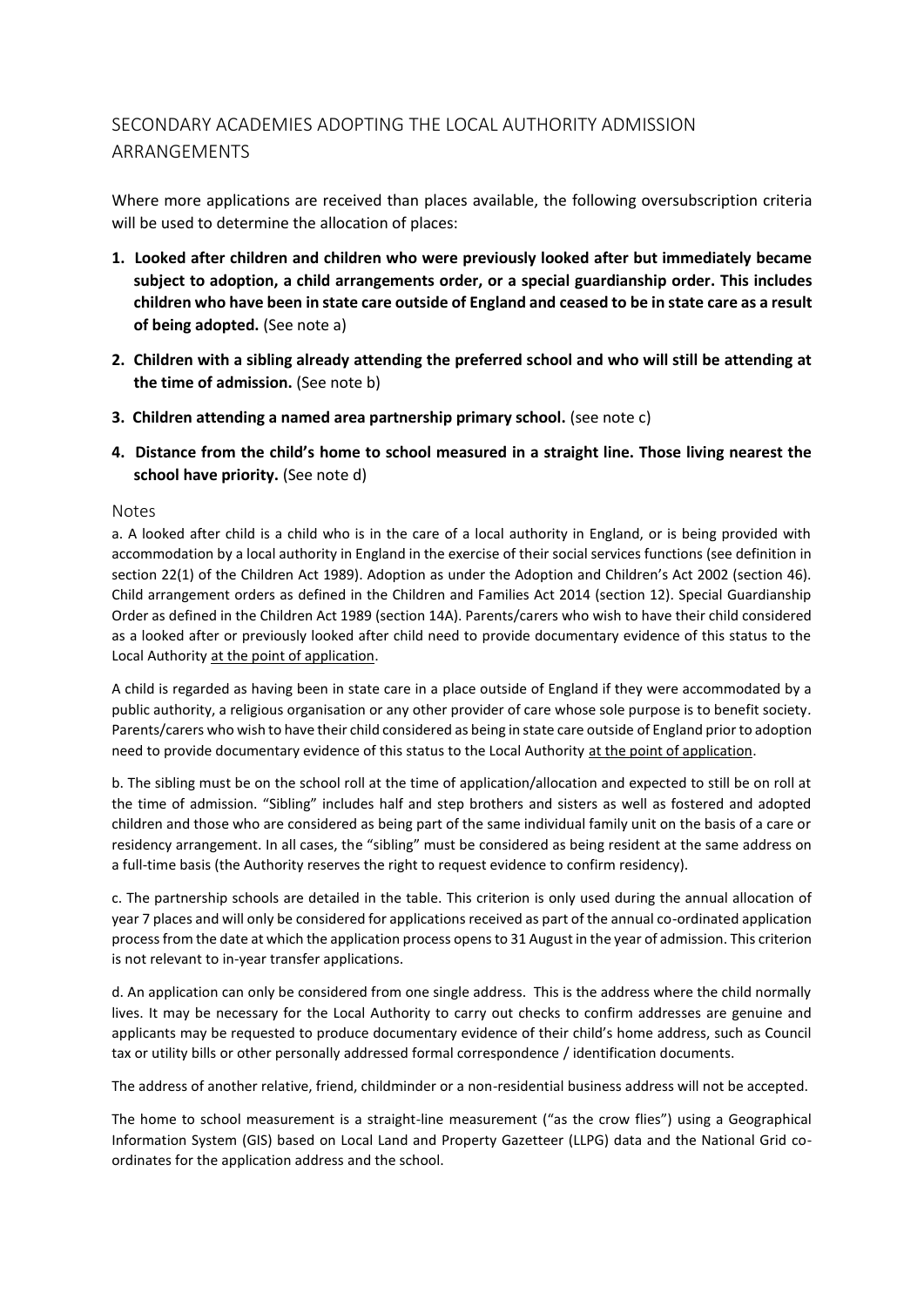## Tie-break

If there are more applicants than places available within criterion 1, 2 or 3, criterion 4 will be used as a "tiebreak". In rare cases where the geographic tie-break does not assist because more than one applicant lives at the same distance e.g. in a block of flats or the same distance in a different radial direction from school, random selection will be used to determine the allocation of places.

In the case of a tie-break situation occurring between applications made for siblings who are twins or of multiple births, or siblings within the same family unit as described above, an additional place may be allocated provided there are no significant health and safety risks.

Please Note: If false information has been stated on the application form, this may lead to the withdrawal of a school place. Parents/carers are reminded that they have a duty to inform the Local Authority Admissions Team of any change in circumstance during the allocation process that may affect their application, for example, a change of address or if a sibling leaves the associated school.

| Kirkby High School (Academy) | The Prescot School      | Halewood Academy     |  |  |
|------------------------------|-------------------------|----------------------|--|--|
|                              | (Academy)               |                      |  |  |
| <b>Eastcroft Park</b>        | Evelyn                  | Cronton CE Academy   |  |  |
| Kirkby CE                    | <b>Halsnead Academy</b> | Halewood CE Academy  |  |  |
| Millbrook                    | Knowsley Village        | Holy Family Halewood |  |  |
| Northwood                    | Prescot                 | Plantation           |  |  |
| Park Brow                    | St Leo's & Southmead    | Yew Tree Academy     |  |  |
| Ravenscroft                  | St Mary & St Paul CE    |                      |  |  |
| Westvale                     | Whiston Willis Academy  |                      |  |  |

<sup>1</sup> Partnership Primary Schools are linked to Secondary Academies as follows:-

- If any of the above schools/academies do not exist in their current form by September 2021, new schools formed by amalgamation or closure would remain in the same group.
- Halewood Holy Family and St Leo's and Southmead are both 'Catholic Primary Schools serving the Community'.

# 9 WAITING LISTS

- 9.1 Where oversubscription occurs for a particular school/academy for the reception or Year 7 annual intake, a waiting list will be maintained ranked in accordance with the oversubscription criteria. The waiting list is a 'live' document and there is no priority given based on the date an application is received or a child added to the list. Therefore, a child's place on the waiting list may move, up or down, dependent on the movement of other applicants. The waiting list will remain open until the last day of the Autumn term following September entry. Further detail about the operation of the waiting lists during the annual allocation can be found in the co-ordinated primary and secondary schemes.
- 9.2 For in-year applications, waiting lists will be operated through the local coordinated process on an annual basis (school year) for any secondary school where oversubscription occurs. Primary schools administer their own in-year applications and determine on an individual

 $1$  Community and Church of England primary schools and Academies in the central area of Knowsley remain partnered with Lord Derby Academy under the provisions of the admission arrangements and oversubscription criterion proposed by the Academy.